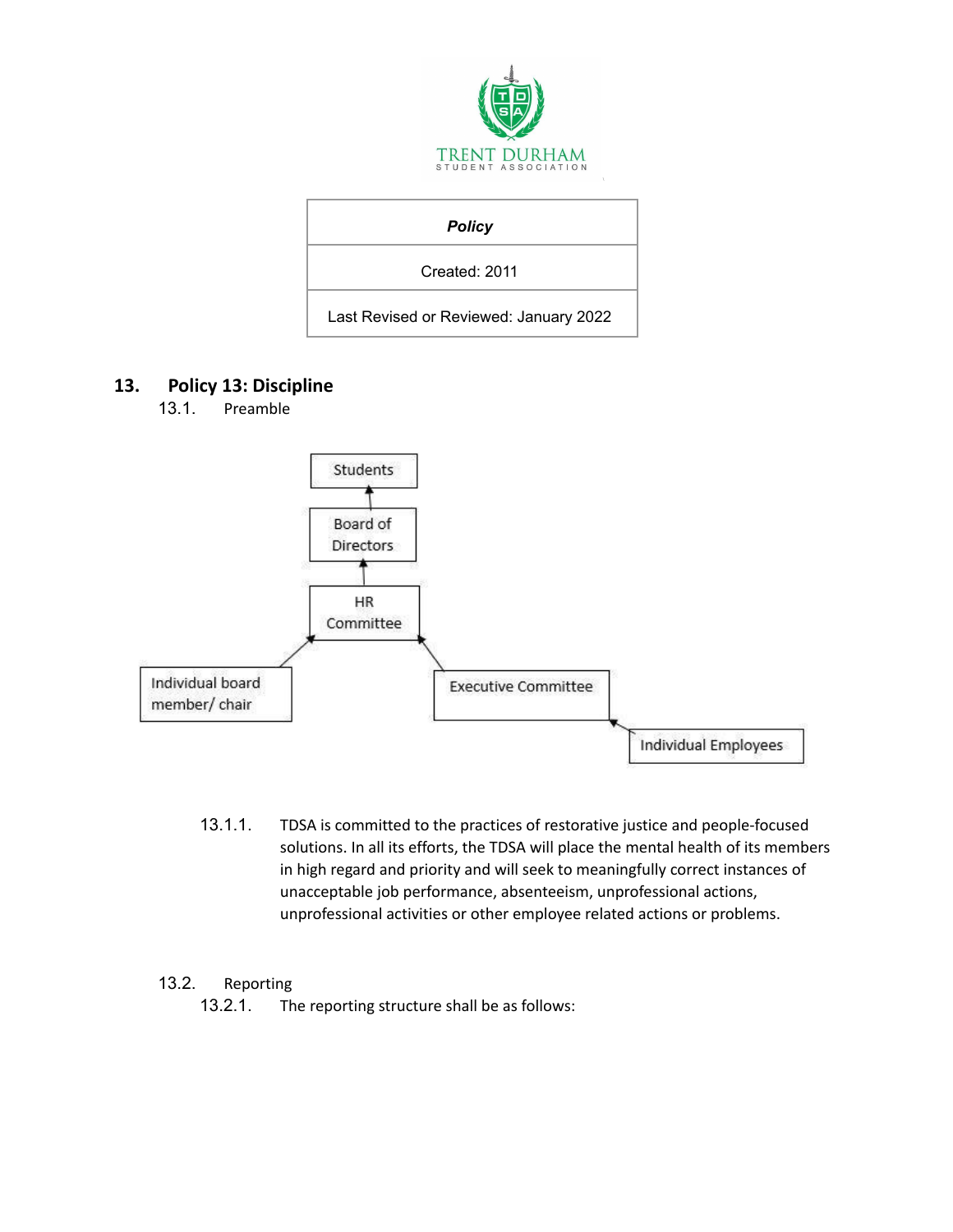#### **DISCIPLINE POLICY**

LAST REVISED: December 2020

13.2.2. If for whatever reason the immediate report is an interested party or unavailable, complaints may be sent to the next highest available party in the structure.

## 13.3. Powers

- 13.3.1. All entities will have the power to issue verbal or written warnings to those who report to them.
- 13.3.2. The board, subject to a  $2/3^{rds}$  vote, may call a recall referendum or impose what sanctions or requirements they see fit on any elected official provided said action is consistent with the law.
- 13.3.3. The board, subject to a 2/3rds vote, may terminate or impose what sanctions or requirements they see fit on any chairperson or full-time staff provided said action is consistent with the law.
- 13.3.4. The executive committee, subject to a majority vote, may remove or impose what sanctions or requirements they see fit to student employees provided said action is consistent with the law.

## 13.4. HR Committee

13.4.1. The HR Committee shall be permitted to engage an external investigator where required to conduct a fact-finding investigation in relation to any alleged misconduct outlined in the particulars of a complaint at any time.

## 13.5. Steps:

- 13.5.1. The following steps are advised, but depending on the severity of the incident may be circumvented:
	- Informal conversation with corrective steps
	- A verbal warning
	- A written warning
	- Suspension or possible termination

#### 13.6. Termination

- 13.6.1. Termination of employment is warranted for serious misconduct. Serious misconduct includes, but is not limited to,
	- theft,
	- violence,
	- fraud,
	- misrepresentation regarding credentials and/or previous employment experience,
	- bodily risk to persons,
	- intimidating or belittling others,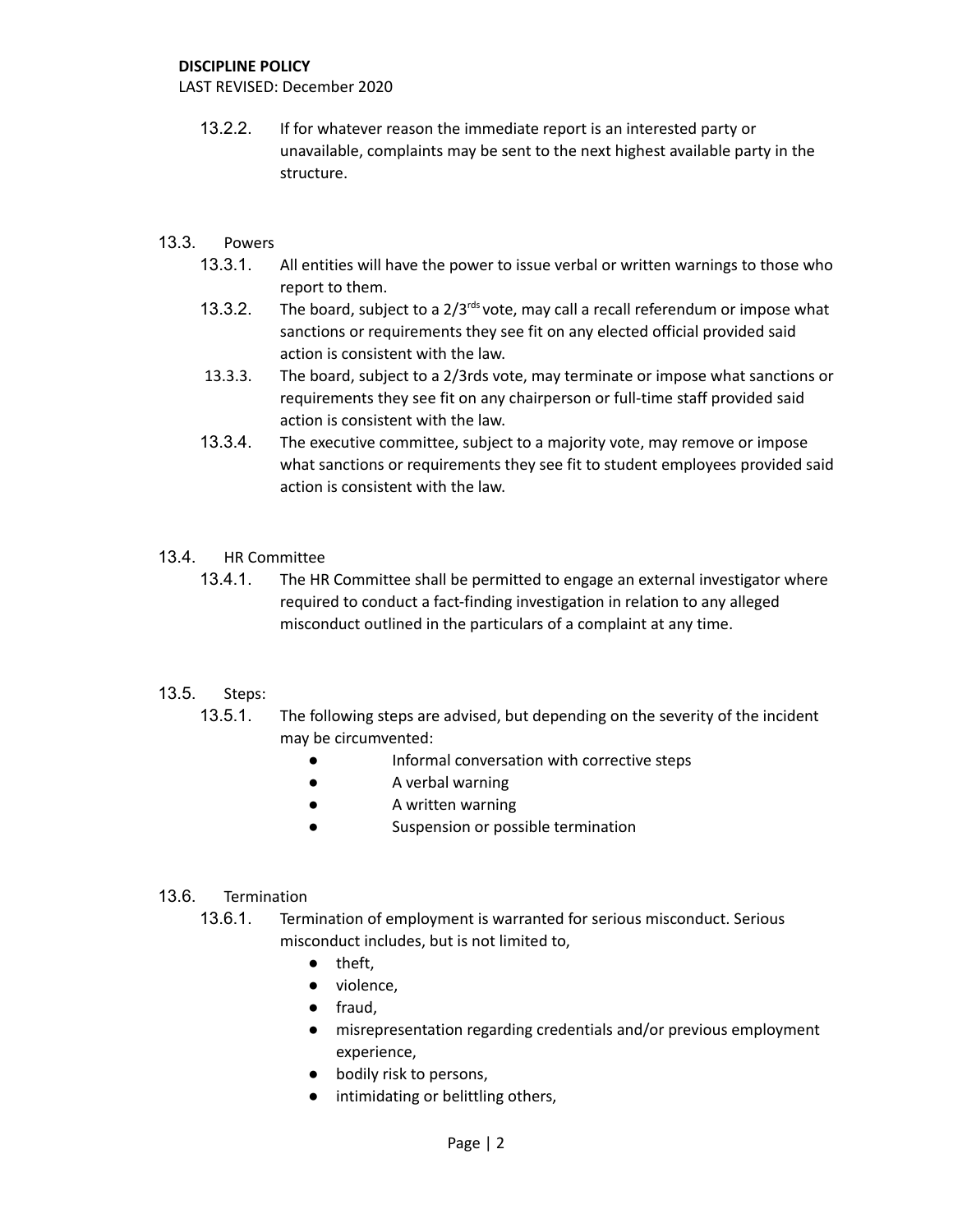#### **DISCIPLINE POLICY**

LAST REVISED: December 2020

- delibrate or consistent harrassment and/or discrimination,
- and/or actions that severely damage Trent Durham Student Association's reputation.
- 13.6.2. All disciplinary actions must follow employment standards act guidelines and adhere to all other relevant legislation
- 13.6.3. Termination of the Executive Director is subject 2/3-majority vote by the board and strict adherence to the employment standards act.
- 13.7. Communications
	- 13.7.1. All warnings, sanctions and terminations must be communicated to either the board of directors or the Human Resources committee
	- 13.7.2. The chair of the human resources committee shall make every reasonable effort to keep all parties informed of progress of the investigation up to and including emails every 72 hours to make sure those involved are kept informed and to allow the parties to be directed to any mental health resources should they be needed.
- 13.8. Human Resources Committee Procedure
	- 13.8.1. A board director shall act as the Chair of the HR Committee. If the Chair is an interested party, their duties shall pass down to the Chair of the Board of Directors, the President, the Vice President of University Affairs then the Vice President of Campus Life. The Chair of the HR Committee is then responsible for forming the committee.
- 13.9. Conflict of interest
	- 13.9.1. If one of the members of the HR Committee has submitted, is cited in, or the subject of, the complaint in question they shall be considered an interested party and shall be relieved of their duties on said committee by the Chair for the duration of the proceedings.
	- 13.9.2. If there is an interested party on the HR Committee, the committee shall replace said party with a disinterested Board Member or member of the corporation.
- 13.10. Upon the receipt of a complaint the Chair of the HR committee shall:
	- 13.10.1. Immediately contact the HR committee and establish a meeting at the earliest time a majority can attend and notify the Executive Director that a meeting has been called.
		- 13.10.1.1. In that first meeting the committee will establish:
			- 13.10.1.1.1. if an investigation is warranted; if not, see *No investigation* below;
			- 13.10.1.1.2. if any parties involved need to be placed on paid leave of absence without access to corporate emails or documents for the best interest of the corporation;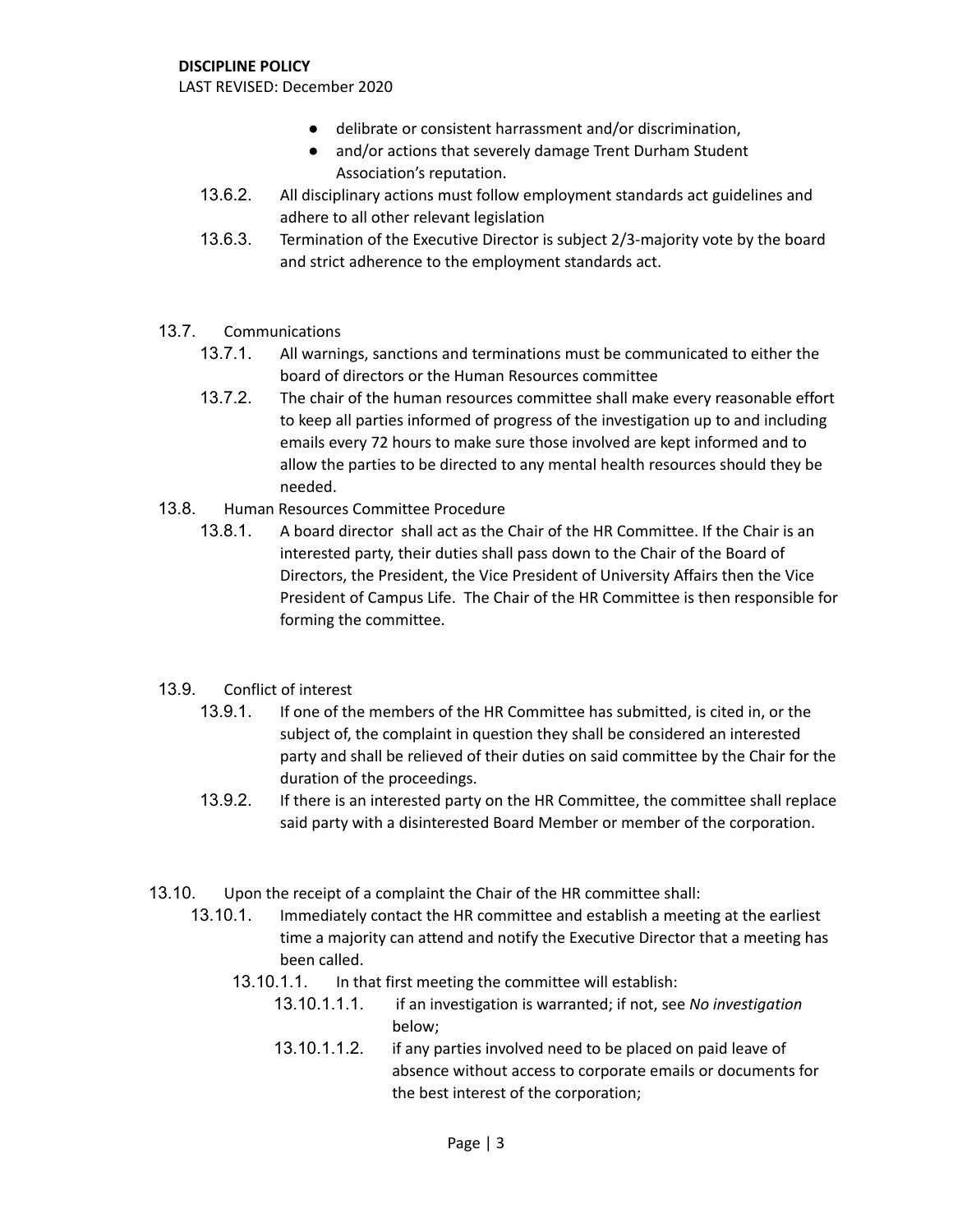#### **DISCIPLINE POLICY**

LAST REVISED: December 2020

- 13.10.1.1.3. ensure a summary of the report which is conscientious of anonymity and safety is distributed to the HR committee and those mentioned in the complaint;
- 13.10.1.1.4. ensure the process is completed with the utmost care and consideration of the mental health of all individuals involved to every reasonable extent;
- 13.10.1.1.5. determine whether legal or law enforcement consultation is required.
- 13.10.2. No Investigation
	- 13.10.2.1. If no investigation is required, the committee should refer the matter to the Executive Director or other party for mediation or conflict resolution.
- 13.10.3. CONDUCT OF INVESTIGATION
	- 13.10.3.1. Once a decision has been made to initiate an investigation, the HR Committee shall promptly notify the party whose conduct is in question.
	- 13.10.3.2. The party shall be entitled to respond to the allegation in writing or orally.
	- 13.10.3.3. Trent University employees including, but not limited to Student Services Manager and Student Life Coordinator may act as a resource to any parties involved in the investigation
- 13.10.4. The Human Resources Committee may consult with a lawyer or law enforcement in the process. It is particularly recommended if allegations are serious.
- 13.11. HR Committee Considerations
	- 13.11.1. Upon determining the necessity of an investigation, the HR Committee should investigate the conduct of the member in question such investigation should include:
		- 13.11.1.1. Determining and meeting with witnesses if relevant;
		- 13.11.1.2. Meeting with the party whose conduct has been the subject of complaint.
	- 13.11.2. Considerations when determining appropriate level of discipline:
		- 13.11.2.1. Previous record of party,
		- 13.11.2.2. Whether or not the incident is isolated;
		- 13.11.2.3. Whether or not the member was provoked;
		- 13.11.2.4. Seriousness of the offense; and
		- 13.11.2.5. Other mitigating factors (age, disability, illness, etc.).
	- 13.11.3. Other considerations:
		- 13.11.3.1. To the extent possible all investigations shall be kept confidential.